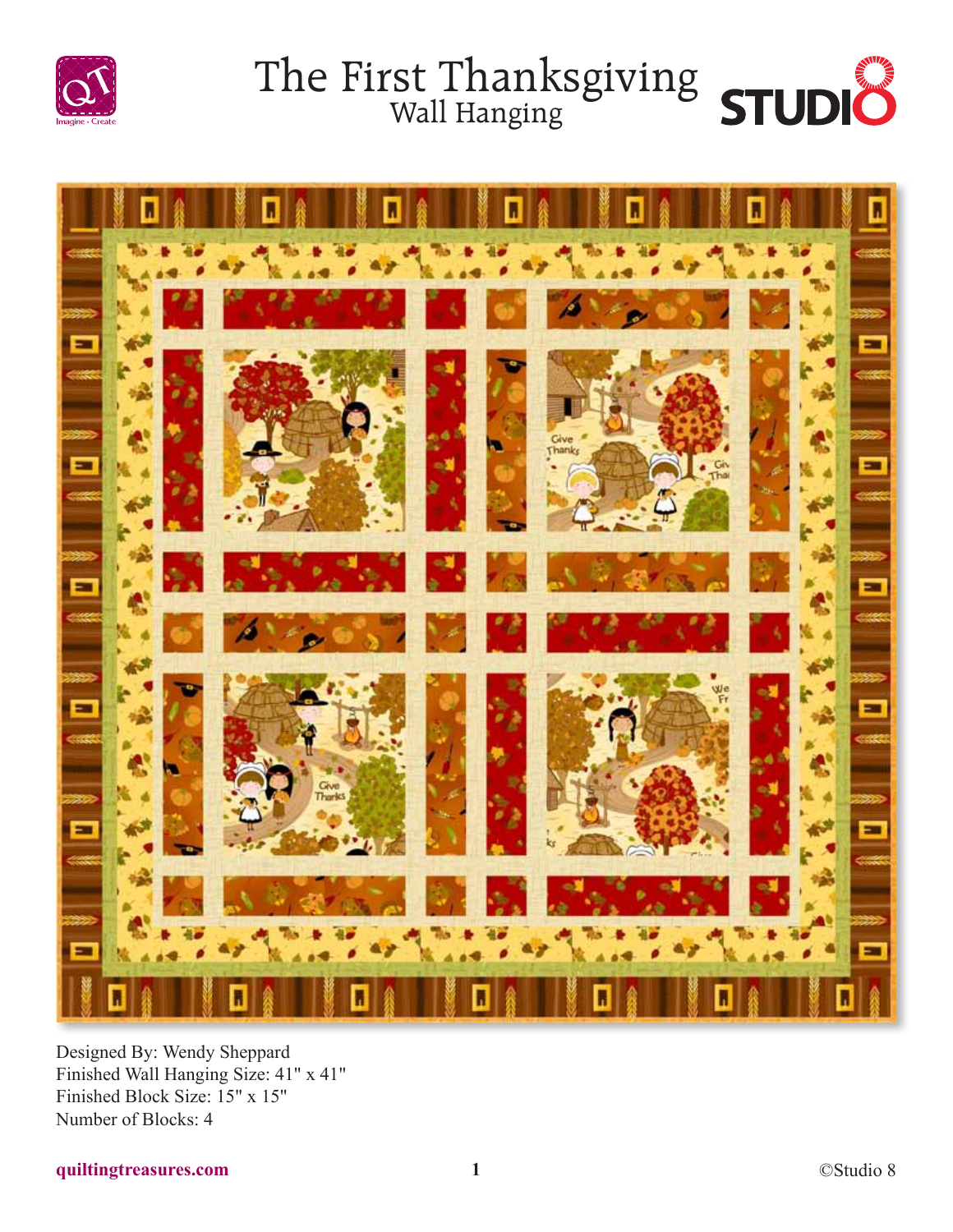

# The First Thanksgiving STUDI



**Cutting Directions:** *Note: A widthwise cut* **(WOF)** *is from selvage to selvage.*

#### **23317 R: Red Leaf Print Fabric**

*Block Strip Sets*

• Cut (2)  $2\frac{1}{2}$  x **WOF** strips.

*Pieced Blocks*

• Cut (1) 2½" x **WOF** strips. Subcut (4) 2½" x 9½" rectangles.

#### **23316 T: Brown Turkey Toss Print Fabric**

#### *Block Strip Sets*

• Cut (2) 2½" x **WOF** strips.

#### *Pieced Blocks*

• Cut (1) 2½" x **WOF** strips. Subcut (4) 2½" x 9½" rectangles.

#### **23315 S: Focal Print Fabric** *Pieced Blocks*

• Fussy cut (4) 9½" squares, selecting desired scenes.

#### **23078 EA: Cream Tonal Fabric**

#### *Block Strip Sets*

• Cut (4) 1½" x **WOF** strips.

*Pieced Blocks*

• Cut (2) 1½" x **WOF** strips. Subcut (8) 1½" x 9½" rectangles.

#### *Sashing Pieces*

• Cut (2) 1½" x **WOF** strips. Subcut (2) 1½" x 15½" rectangles and (1)  $1\frac{1}{2}$ " x  $31\frac{1}{2}$ " rectangle.

#### *Inner Border #1*

• Cut (4) 1" x **WOF** strips. Subcut (2) 1" x 31½" and (2) 1" x 32½" strips.

**23317 S: Cream Leaf Print Fabric** *Inner Border #2*

| <b>FABRIC REQUIREMENTS</b> |               |
|----------------------------|---------------|
|                            |               |
| Design:                    | Yards         |
| 23317 R                    | $\frac{2}{3}$ |
| 23316T                     | $\frac{2}{3}$ |
|                            |               |

| 23317 R                                                                                                | $\frac{2}{3}$ |
|--------------------------------------------------------------------------------------------------------|---------------|
| 23316 T                                                                                                | $\frac{2}{3}$ |
| 23315 S (Note: This<br>fabric is directional)                                                          | $\frac{1}{2}$ |
| 23078 EA                                                                                               | $\frac{5}{8}$ |
| 23317 S                                                                                                | $\frac{2}{3}$ |
| 23319 H                                                                                                | $\frac{1}{4}$ |
| 23318 A                                                                                                | $\frac{3}{8}$ |
| 23319 O<br>*Cut into five $2\frac{1}{4}$ "<br>strips; piece to make<br>one continuous<br>binding strip | $\frac{3}{8}$ |
| 45" x 45" Piece of Backing<br>Fabric                                                                   |               |
| 45" x 45" Piece of Batting                                                                             |               |
| <b>Basic Sewing Supplies</b>                                                                           |               |

• Cut (4) 2¼" x **WOF** strips. Subcut (2) 2¼" x 32½" rectangles and  $(2)$  2¼" x 36" strips.

#### **23319 H: Green Tonal Fabric** *Inner Border #3*

• Cut (4) 1¼" x **WOF** strips. Subcut (2) 1¼" x 36" rectangles and (2)  $1\frac{1}{4}$ " x  $37\frac{1}{2}$ " strips.

#### **23318 A: Stripe Fabric**

#### *Outer Border*

• Cut (4) 2½" x **WOF** strips. Subcut (2) 2½" x 37½" rectangles and (2)  $2\frac{1}{2}$ " x 41 $\frac{1}{2}$ " rectangles.

#### **Block Assembly:**

#### **Red Leaf Block:**

**1.** Referring to Diagram 1, sew together one 1½" x **WOF** cream tonal strip and one 2½" red leaf print strip. Make a total of two strip sets. Crosscut a total of eight 3½" wide Unit A blocks and four 9½" wide Unit B blocks.

#### **Quilt Diagram 1**

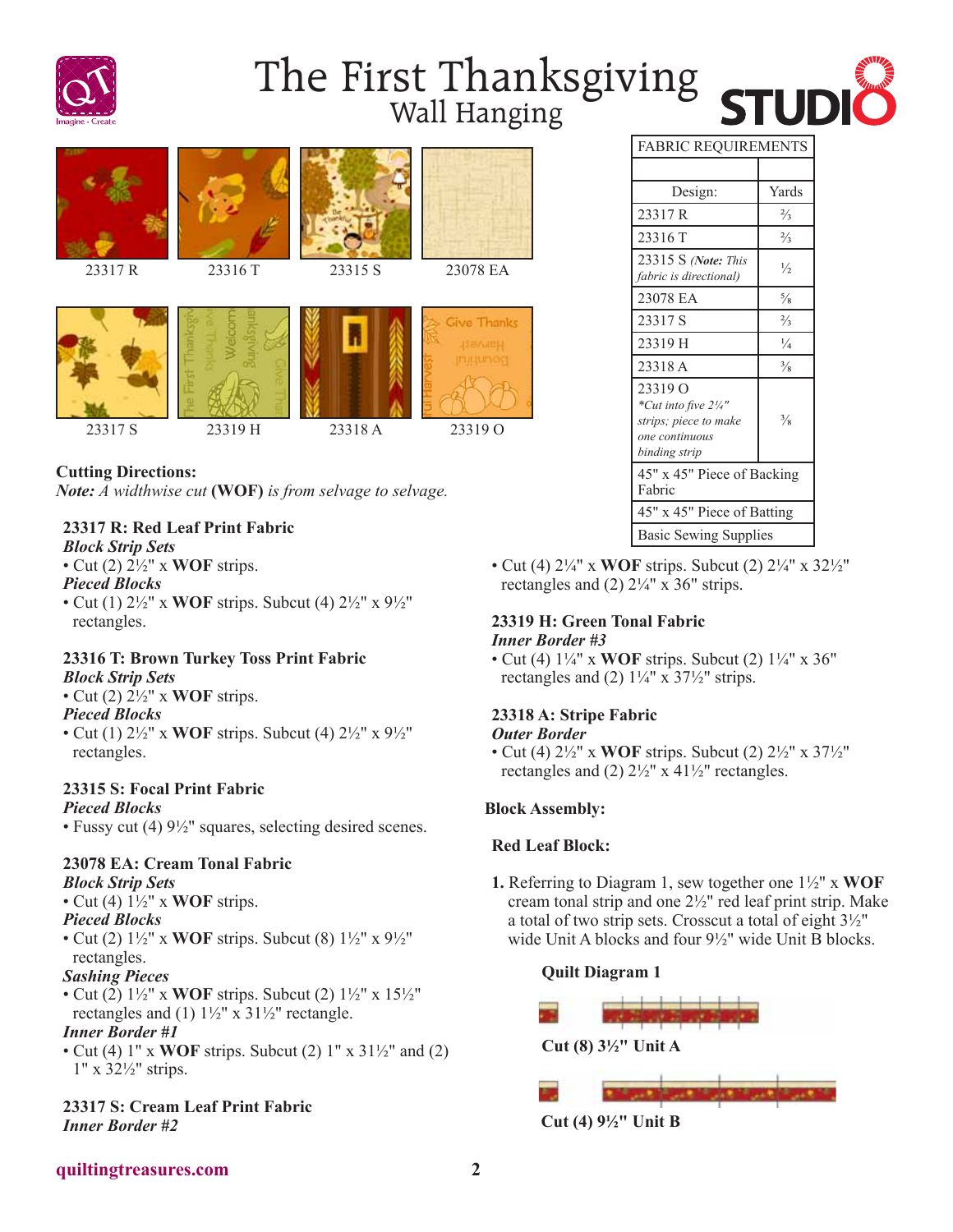

## The First Thanksgiving<br>Wall Hanging



**2.** Block Row 1. Referring to Diagram 2 and noting orientation of Unit A blocks, sew one 2½" x 9½" red leaf print rectangle between two Unit A blocks. Make a total of two Block Row 1.

**Quilt Diagram 2**



**3.** Block Row 2. Referring to Diagram 3, and noting orientation of Unit B blocks, sew one  $9\frac{1}{2}$ " x  $9\frac{1}{2}$ " fussy cut feature print square between two Unit B blocks.

**Quilt Diagram 3**





**Block Row 2**

**4.** Referring to Block Diagram, assemble Red Leaf Block rows in the following order: Block Row 1, one 1½" x  $15\frac{1}{2}$ " sashing rectangle, Block Row 2, one  $1\frac{1}{2}$ " x  $15\frac{1}{2}$ " sashing rectangle, Block Row 1. Make a total of two

**Quilt Block Diagram**



Red Leaf Blocks.

#### **Brown Turkey Toss Block:**

**1.** Repeat Red Leaf Block instructions for Brown Turkey Toss Block using one 1½" x **WOF** cream texture strip and one 2½" brown turkey toss print strip in Strip Set. Make a total of two Brown Turkey Toss Blocks.

#### **Quilt Center Assembly:**

**1.** Quilt Center Row 1. Referring to Diagram 4 and noting orientation of blocks, sew one  $1\frac{1}{2}$ " x  $15\frac{1}{2}$ " cream tonal sashing rectangle between one Red Leaf Block and one Brown Turkey Toss Block.

#### **Quilt Diagram 4**



**2.** Quilt Center Row 2. Referring to Diagram 5 and noting orientation of blocks, sew one  $1\frac{1}{2}$ " x  $15\frac{1}{2}$ " cream tonal sashing rectangle between one Brown Turkey Toss Block and one Red Leaf Block.



**3.** Referring to Diagram 6, assemble Quilt Center rows in the following order: Quilt Center Row 1, one 1½" x 31½" cream tonal sashing rectangle, Quilt Center Row 2. Quilt Center should measure 31½" x 31½".



#### **Quilt Assembly:**

*Note: Refer to the Quilt Layout Diagram for the following steps:*

**1.** Inner Border #1. Sew one 1" x 31½" cream tonal strip to the opposite sides of the Quilt Center. Sew one 1" x 32½" cream tonal strip to each remaining opposite sides of the Quilt Center. Top should now measure 32½" x 32½".

#### **quiltingtreasures.com 3**